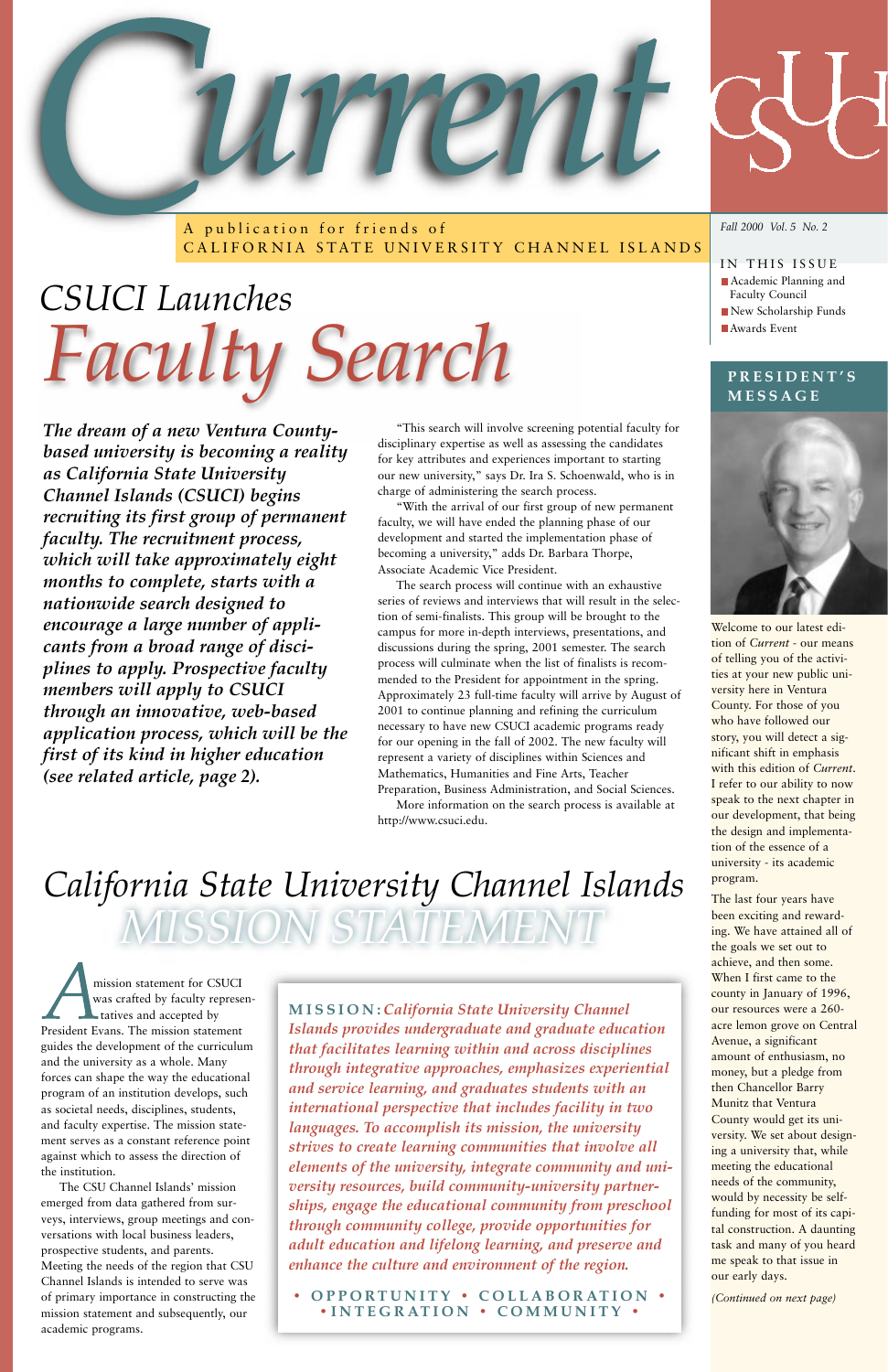#### *(Continued from front page)*

The closure of the Camarillo State Hospital offered an opportunity of converting an existing facility into a university. This task, similar in many ways to my experience with the early stages of the Fort Ord conversion, raised its own set of problems. Not least of these problems was transcending the natural shock of losing an institution, which had become synonymous with the local area and Camarillo in particular. The Governors Task Force on the closure handled the difficulties with aplomb and here we are.

The conditions of accepting the former hospital site demanded a capital funding source independent of the normal university funding process. Working together with our elected representatives and the county and local cities, we fashioned a plan unique not only to a facility conversion of this magnitude, but also unique to higher education - the CSU Channel Islands Site Authority. We fashioned a development plan which, I hope, involved all interested parties. The resulting University Community Specific Plan speaks to such community involvement and now will provide the financial base to convert a hospital into the university.

Now that our physical development plans are underway, we can turn our attention to fleshing out the academic program. What are we going to teach and why? We are now designing a university that will meet the unmet needs of the Ventura region at all levels, from the provision of a highly educated and trained workforce to the identification of opportunities yet unimagined for our youngsters and those yet to come. An awesome task and yet one that has caught the imagination of prospective students, our own system faculty, and the community at large. I joke with my colleagues that we have the largest student endowment per student of any university in the world. This boast is made possible by the fact that, of course, we do not have any Channel Islands students; however, thanks to each of you and underpinned by two significant monetary gifts, we have an endowment!

*(Continued on next page)*

## ACADEMIC PLANNING

# *CSU Faculty Guide Program Progress*

## **PRESIDENT'S MESSAGE**

## *CSU Channel Islands*

academic planning activities have intensified with the anticipated arrival of two dozen planning faculty in 2001. Helping with the preparations are eight representatives from a variety of disciplines and seven CSU campuses. The Faculty Council members include:

*Lynne Cook,*

*Professor of Special Education Gene Dinielli,*

*Professor of English Jim Highsmith,*

*Professor of Business Law Pat Nichelson,*

*Professor of Religious Studies Sue Schaefer,*

- *Professor of Business Sandra Sutphen,*
- *Professor of Political Science Jim Wheeler,*
- *Professor of Chemistry*
- *Dick Williams,*

*Professor of Computer Science*

he John Spoor Broome Library at CSU Channel Islands has been designated as the first official repository for works by the faculty and staff of the 23 campuses in the CSU system. At the request of the CSUCI Faculty Council, the Academic Senate of the California State University, a statewide organization of faculty representatives from each of the campuses, passed a resolution on September 14 that establishes the new library as the repository "for the purpose of collecting and memorializing the scholarly and creative work of CSU faculty and staff."

Dr. Lynne Cook, Chair of the CSU Channel Islands Faculty Council, commented on the significance of the resolution: "Faculty representing all of the CSU campuses supported and passed this resolution. The Statewide Academic Senate members were favorably impressed that the idea of a library was one of the first facilities to be planned at the new university. This initiative is a fitting way to honor faculty scholarship in the CSU."

Among the tasks the Faculty Council group will be tackling are selecting initial academic programs and prospective student recruitment materials for 2002 transfer students and 2003 freshmen. Those initial programs are:

- *• Liberal Studies/Teacher Preparation*
- *• Business Administration*
- *• Computer Science*
- *• Biology*
- *• Environmental Science and Resource Management*
- *• Elementary Education Credential*
- *• Educational Administration Masters*
- *• General education, including university-level written, analytical, oral and computational skills, a foreign language requirement, and introduction to the range of human endeavors (arts, sciences, humanities, and social sciences).*

The academic curriculum will emphasize science and technology, and is driving the 2001-2002 capital outlay request for \$10 million for a state-of-the-art science building.

> *CSU Channel Islands and Rieger and Milliken Corp., a hard problem software development company, have designed a first-of-its-kind Internet recruitment system. Acquisition of the system was made possible by a \$50,000 grant from the*

## *Takes The Lead Library*

#### *CSUCI Foundation.*

The recruitment process begins on-line, with all faculty candidates entering their applications via the Internet. A sophisticated data-management system then collects and routes all the candidates' information into easy-to-use methods of sorting, reviewing, and reporting requirements established by a search committee. The system also creates versatile tools for evaluation of potential candidates.

"I anticipate 1,000 applicants for each position we advertise," says Dr. Ira S. Schoenwald, the person responsible for administering this process. "That's in the neighborhood of 23,000 applications. Without this system, the collating, reviewing, interviewing, and administering of such a large amount of paper would be well beyond our present capabilities. The anticipated cost savings alone make this effort worth it," adds Dr. Schoenwald.

## *CSUCI Recruitment Goes High Tech*

The Internet recruitment system is expected to lower related costs tenfold, by significantly reducing processing, turn-around time, and paper handling, as well as providing increased management capability to the reviewers selecting the applicants.

## **Milestones**

**• Academic Directions Task Force report identifying framework and focus of program development drafted**

**• California Postsecondary Education Commission needsanalysis submitted**

**• Eight CSU system-wide Faculty Council members serve as an Academic Senate for CSUCI until permanent faculty arrive in September, 2001**

**• \$10 million budget in permanent academic support signed by Governor Gray Davis**

**• University Mission Statement adopted**

**• Academic programs and projected initial degree programs identified**

**• CSUCI/CSUN@CI transition agreement reached** 

**• CPEC needs analysis, "Planning for a New University in Ventura County," first reading**

**• Position announcements for faculty and staff to build the academic institution posted**



*Faculty Council, and President J. Handel Evans discuss a resolution passed by the statewide academic senate designating the John Spoor Broome Library as the official repository of scholarly and creative works by CSU faculty and staff. Council members Dr. Pat Nichelson and Dr. James Wheeler, and Academic Planner Dr. Ted Lucas look on.*

### **JULY, 1999:**

## **MAY, 2000:**

## **JULY, 2000:**

## **AUGUST, 2000:**

## **SEPTEMBER, 2000:**

## **OCTOBER, 2000:**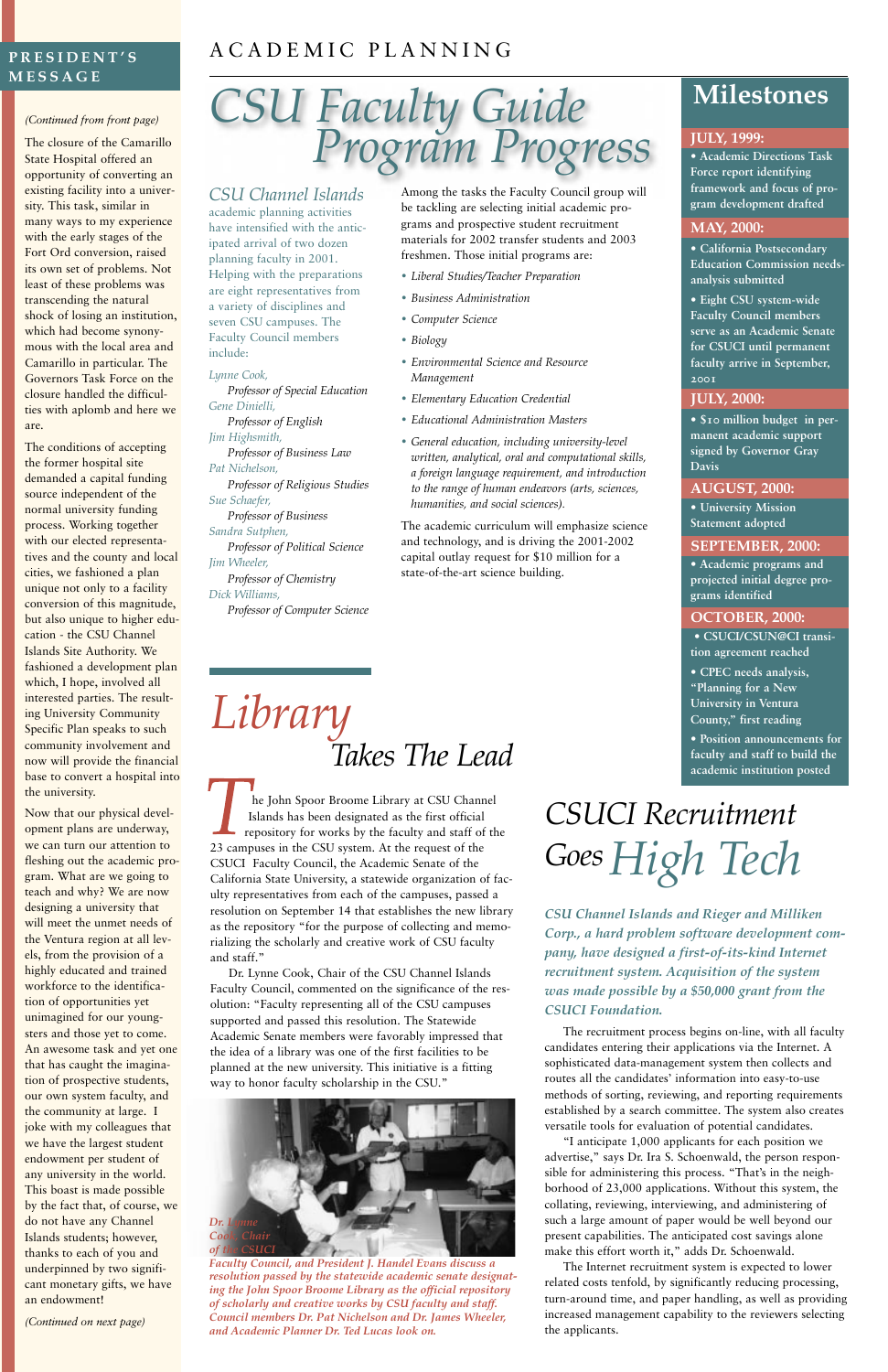Channel Islands is the recipient of two new scholar-**L** ship endowments: the *Dorothy L. Huston Endowed Scholarship Fund for Nursing and Related Professions* and the *Citizens for Youth in Ventura County Endowed Scholarship Fund*.

Irene Yabu, Eugene Andreasen, and other trustees of Citizens for Youth in Ventura County decided to place their scholarship fund with CSU Channel Islands to benefit students initially at the CSUN Off-Campus Center and subsequently with CSU Channel Islands when it opens in 2002. These two scholarship funds, along with the proceeds of the President's Dinner, added more than \$150,000 to CSUCI's endowed scholarship funds during the month of September.



ounding members of the President's Circle gathered on June 4 for the Dedication of the President's Garden

and the official unveiling of the tiles that commemorate their first gifts to the



new university. CSU Chancellor Charles Reed made a special presentation on the California State University system to the audience before they retired to the garden for a special reception and music. CSU Trustee Dr. Debra Farar was among the 180 guests.

*During the last week of June, the California State University Channel Islands campus was abuzz with 120 high school students who took part in our College Readiness Summer Institute 2000. Students from Simi Valley, Santa Susanna, Royal, Buena, Ventura, Santa Paula, and Fillmore High Schools came to CSUCI to brush up on basic educational skills as well as learn the ropes of college admission.*

most helpful to these students was the information provided on college admission standards and financial aid packages. The College Readiness Summer Institute is sponsored by Pacific Bell and offered by CSU Channel Islands in conjunction with faculty from CSU Northridge and CSU Los Angeles.

#### *(Continued from previous page)*

Thus, we will have a new library, student scholarships, our first endowed chair, and significant non-state support for our future faculty, right from the opening of the university.

 $\vec{p}_R$ *CSUCI's Barbara Thorpe accepting Pacific Bell's donation.*

Perhaps you have heard that I will be leaving the university at the end of this academic year. I obviously do so with regret and I hope that whatever I do next will have even a fraction of the rewards I have experienced on this project. I leave at an important juncture in the development of the university. We have designed and built the foundation for this wonderful institution, which reflects our hopes for our region and our children. It has been a remarkable four years and I thank you for the privilege of being a part of this wonderful adventure.

## *Prepare for College CSUCI Helps Local Students* **PRESIDENT'S**

## **MESSAGE**

The CSU Channel Islands Foundation would like to thank and to welcome the following new members who have joined the President's Circle since the last issue of *Current*:

The four-day program featured diagnostic testing followed by group instruction and tutoring in English and math. Students also visited CSUCI's bio-technology center, computer lab, and library. Perhaps *"Pacific Bell's funding priorities include education and programs that support changes in K-12 education and are linked to improve student achievement. This would be the second year we've collaborated with California State University Channel Islands on the College Awareness & Readiness Program. When we work together, there is no limit to what can be accomplished."*



*Mr. & Mrs. Jon Belleville Ms. Eva Birkner Dr. Ruth M. Hemming Mr. & Mrs. Jeffrey P. Hill Mr. & Mrs. Don Rudkin Mr. Albert C. Simonds Mr. & Mrs. Daniel M. Tolmach Dr. & Mrs. Robert O. Valdez*

Many thanks to all those people who have renewed their President's Circle membership.

The CSU Channel Islands Foundation would like to thank and to welcome the following new members who have joined the Corporate Council since the last issue of *Current:*

> *Camarillo Community Bank Coldwell Banker Town & Country Harrison Industries (E. J. Harrison & Sons) Oxnard Harbor District Santa Barbara Bank & Trust Standard Pacific of Ventura*

We would also like to thank the following companies who have renewed their membership:

> *City National Bank The Gas Company Pacific Bell*

A complete listing of donors to the President's Circle and the Corporate Council for 2000 will be published in the spring issue of *Current.*

## **WELCOME TO THE PRESIDENT'S CIRCLE!**

## **WELCOME TO**

#### **THE CORPORATE COUNCIL!**

*Marty and Eileen De Los Cobos, center, with Handel and Carol Evans at the opening of the President's Garden .*

*-Michael Carney, Pacific Bell*



*Ventura High School students Pinal Patel and Michelle Soo Hoo sharpening their computer skills during College Readiness Summer Institute at CSUCI.*

# *CSU Channel Islands Foundation*

*"By helping students with the cost of their education, I hope to give them a good start in their chosen career," says retired nurse Dorothy Huston pictured bottom right with University President*

*J. Handel Evans and Director of Development Elizabeth Stacey.*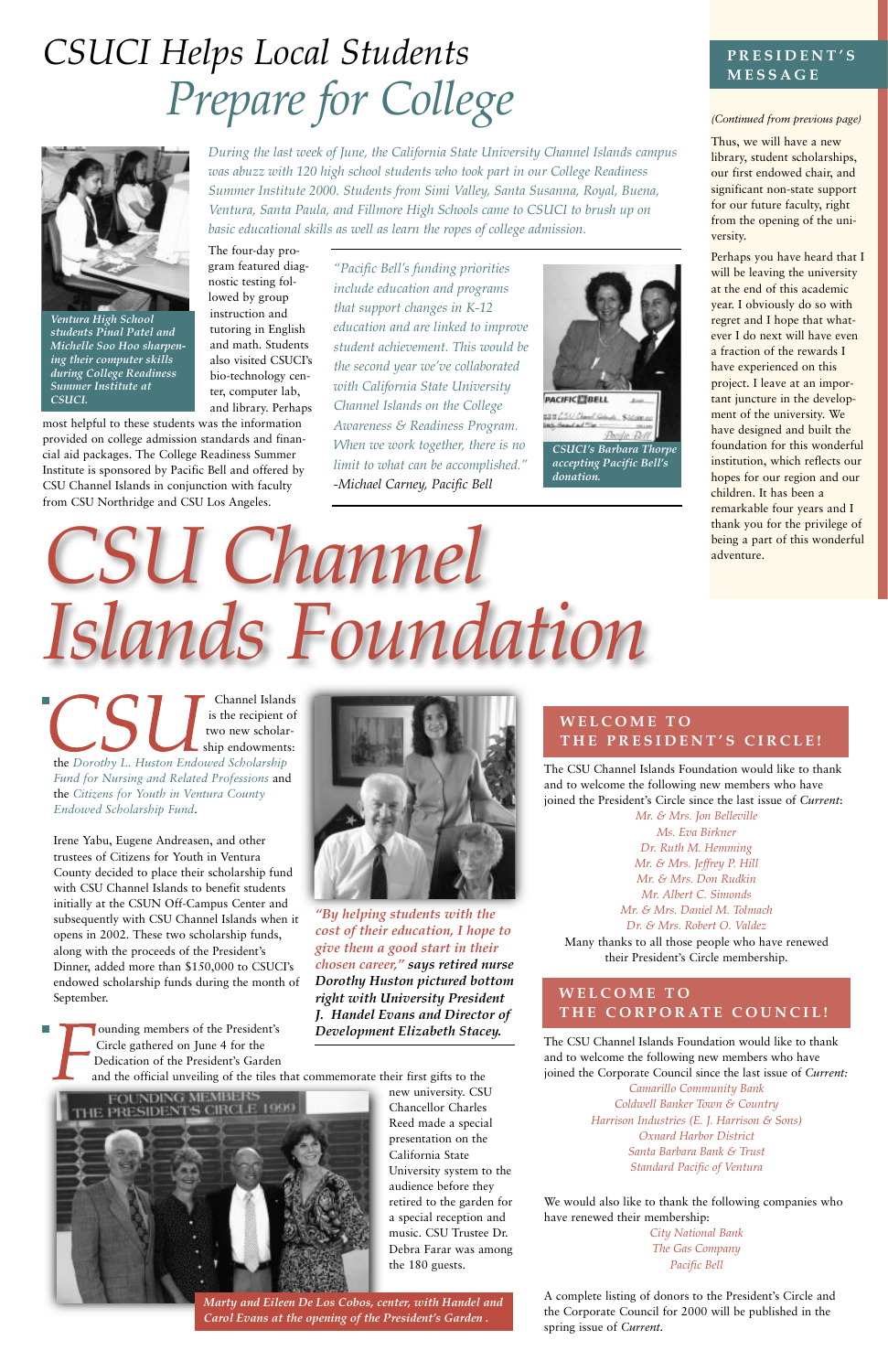John S. Broome was honored for making the first major gift to the fledgling university to build a new library and media center. Recognition was given to Carolyn Leavens for her persistent efforts to gain support from business and community leaders, as well as legislators, for the creation of a public University in Ventura County. Martin V. Smith was applauded for his commitment to establish a major endowment that will benefit students and faculty for generations to come.

> *and Norma and Bob Lagomarsino Bill and Barbara Burke*

While the honorees were given bookend replicas of the university entrance monument, the major awards were resources given to the university library in their honor. For Martin V. Smith, three antique maps depicting land use and development in Ventura County were provided; a collection of books on women and agriculture were given in Carolyn Leavens' name; and, for John S. Broome, a first edition of Percy Bysshe Shelley's poetry. President J. Handel Evans surprised local journalists Doug Adrianson, Fred Alvarez, Tom Kisken, David Smith, and Carl Haeberle with special awards for raising public awareness about the development of CSU Channel Islands. Net proceeds from the President's Dinner benefited the university's endowed

*President J. Handel Evans on behalf of her grandfather, Martin V. Smith.* **USAWAN SERVE** 



scholarship fund.

# The Gift

*ver 500 guests celebrated the honoring of John Spoor Broome, Carolyn Leavens, and Martin V. Smith on September 16 at*

*the first black-tie fundraising event held at the new campus.* 



*Mabi and Mike Plisky*





*John Williams, Pat Clark Doerner,*

 $\mathbf{H}$ 

w

*John Birchfield, Cathy Kountz, and Vikki and C.G.Kum*



*Student Honorees from CSUN at Channel Islands: Leticia Vargas, Gabriela Hernandez, Larry Johnson, Candace Webb, and Nicole Dufrene*





*Press, and Karen Krumme*





*John S. Broome, left, receives resolution from Professor Lynne Cook, while President J. Handel Evans speaks.*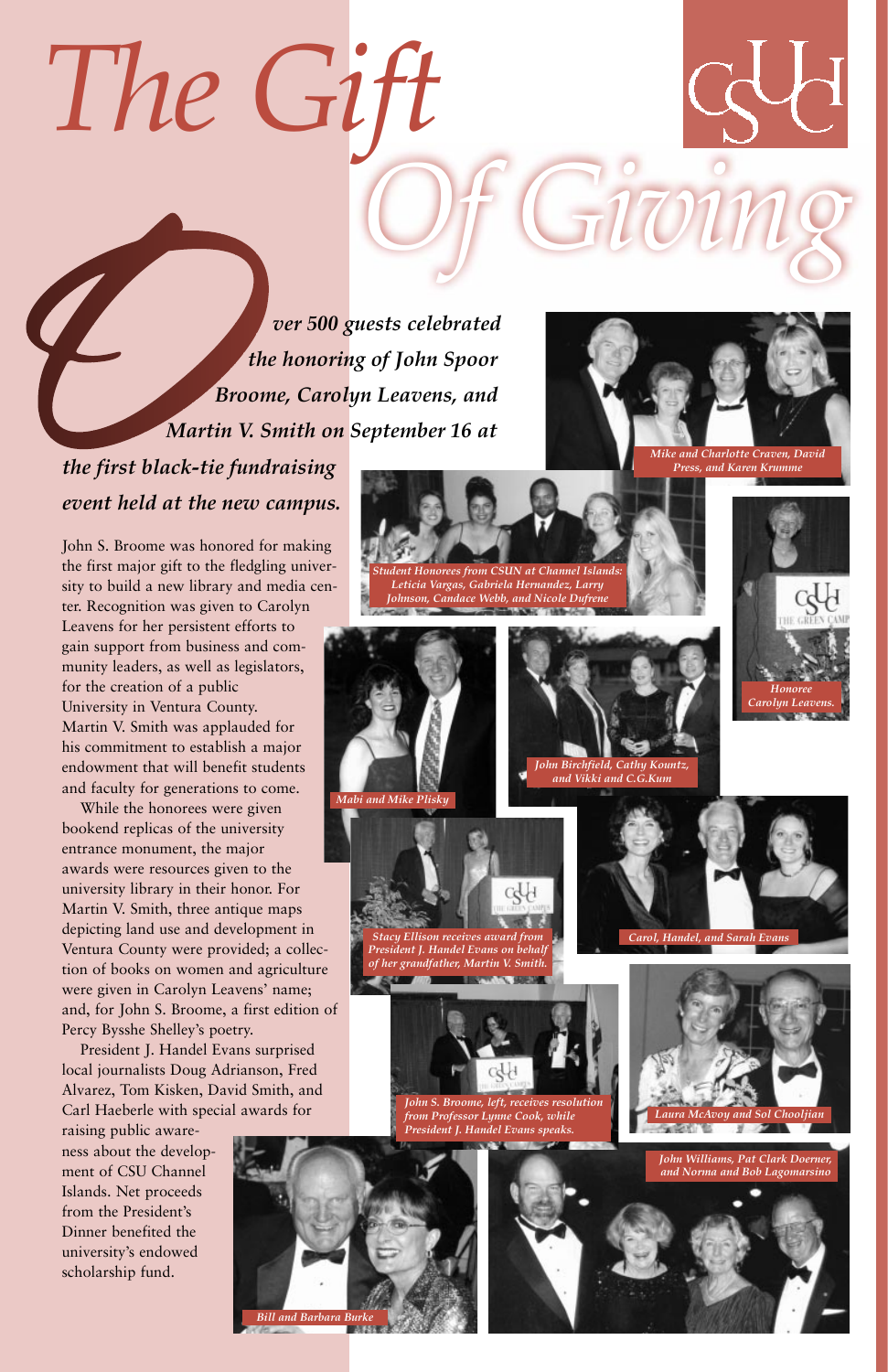## *California State University Channel Islands*

## *Join us in an academic adventure for the twenty-first century!*

alifornia State University Channel Islands (CSUCI) is pleased to announce a nationwide search for its first cadre of full-time faculty.<br>The university, which will open in the fall of 2002, became the twenty-third campus of announce a nationwide search for its first cadre of full-time faculty. The university, which will open in the fall of 2002, became the twenty-third campus of the California State University system in October 1998. Surrounded by fertile agricultural lands, this "green" campus is nestled in a beautiful valley next to the Santa Monica Mountains. The campus is located between Santa Barbara and Los Angeles, close to the Pacific Ocean. This captivating 669-acre site has more than 1.6 million square feet of developed, mostly Spanish Mission-style structures. Among the many attractive features of this new university is the affordable oncampus faculty housing projected to be completed in 2002.

CSUCI is committed to implementing, supporting, and rewarding approaches through which excellence in teaching and learning occurs, research is applied, scholarship is defined and redefined, and service is rendered. CSUCI is also committed, through partnerships with its communities, to developing programs that address the academic, economic, community, and social needs of Ventura County and the State of California.

**The University:** This new campus will (1) absorb an existing local, offcampus center of another CSU campus (whose operations will continue on the CSUCI campus during a short transition period) (2) will admit cohorts of community college transfer students into an array of programs from the local off-campus center, new undergraduate and postbaccalaureate teacher preparation programs in 2002 and (3) admit the first cohorts of freshmen in 2003.

- Ph. D. or other terminal degree in a relevant subject area(s) from an accredited institution
- A record of effective teaching with a variety of methodologies
- Experience in curriculum planning, development, and implementation
- Evidence of commitment and ability to work in teams
- Experience in and commitment to working closely with the community and/or P-14 educational institutions
- Experience with and commitment to working in a multiethnic, multilingual, and multicultural environment
- Evidence of commitment not only to one's discipline but also to one's institution

**Responsibilities:** About twenty-three (23) full-time faculty members will be appointed in spring 2001 to begin work in fall 2001 to (1) plan for the assumption of responsibility for many of the existing center's programs in 2002, (2) plan and implement the curriculum development efforts necessary to have the newly designated CSUCI programs ready for fall 2002, and (3) develop a small, upper division general education program for fall 2002. Faculty appointments will be made on a variety of bases, including tenure/tenure track, lecturer positions, and full or part time visiting appointments at the Assistant, Associate, or Full Professor level.

The new faculty will be expected to work closely with teams of faculty consultants from other CSU campuses; and with administrative staff, many of whom, in each group, have been working for two or more years on this project. The initial faculty will play an important role in the hiring of the following year's faculty. As the curriculum is implemented, all faculty will assume a normal teaching load.

All CSUCI faculty and staff are appointed on the basis of merit, and qualified minorities, women, and persons with disabilities are encouraged to apply.

The exact mix among the approximately 23 full-time faculty who will be appointed during this initial cycle will, in part, depend upon the strengths of the various pools of candidates and upon the pattern of qualifications that the finalists possess. CSUCI is looking for faculty with thorough disciplinary grounding in one or more of the following subject areas:

### **Minimum Qualifications:**

#### **Desired Qualifications:**

- Commitment to student success
- Experience in the accreditation process (regional and, where relevant, disciplinary)
- Experience in and commitment to on-going, outcomes-based, program assessment of teaching and learning
- Experience as department chair or other supervisory duties
- Experience in the use of innovative instructional strategies and technologies
- Commitment to mentoring colleagues
- Involvement in lifelong learning and extended education programs
- Experience with international education
- Record of grant and contract acquisition
- Experience collaborating in student recruiting and retention efforts
- Experience collaborating with university development efforts
- Experience in the private sector related to one's disciplinary area(s) of expertise

In line with our commitment to innovative systems, applicants shall apply via the Internet to the Chair of the Recruitment Committee on our web site at www.csuci.edu. Those who have difficulty applying via the Internet should call (805) 437-8455. Assistance and reasonable accommodations are available. Applicants will need to have their resume and a brief, single page letter of application ready in electronic form for submittal. It is possible to begin the application process, save the initial work, and continue the application at a later time.

> *Employment is contingent upon proof of eligibility to work in the United States.*

## www.csuci.edu

**Anthropology Biology, Cellular/Molecular Business Administration: General Strategic Management Finance Chemistry Organic & Biochemistry Communication Studies Computer Science Economics Education: Elementary Reading, Math, Science Middle School Special Education**

**Educational Administration English Environmental Science & Resource Management Fine Arts History Mathematics Physics Political Science Psychology Spanish**

**In addition to meeting fully its obligations under federal and state law, CSUCI is committed to creating a community in which a diverse population can live, work and learn in an atmosphere of tolerance, civility and respect for the rights and sensibilities of each individual, without regard to economic status, ethnic, racial or cultural background, political views, sexual orientation, or other personal characteristics or beliefs.**

#### **AN EQUAL OPPORTUNITY / TITLE IX EMPLOYER**

**Upon request, reasonable accommodation will be provided to individuals with protected disabilities to (a) complete the employment process and (b) perform essential job functions when this does not cause an undue hardship.**